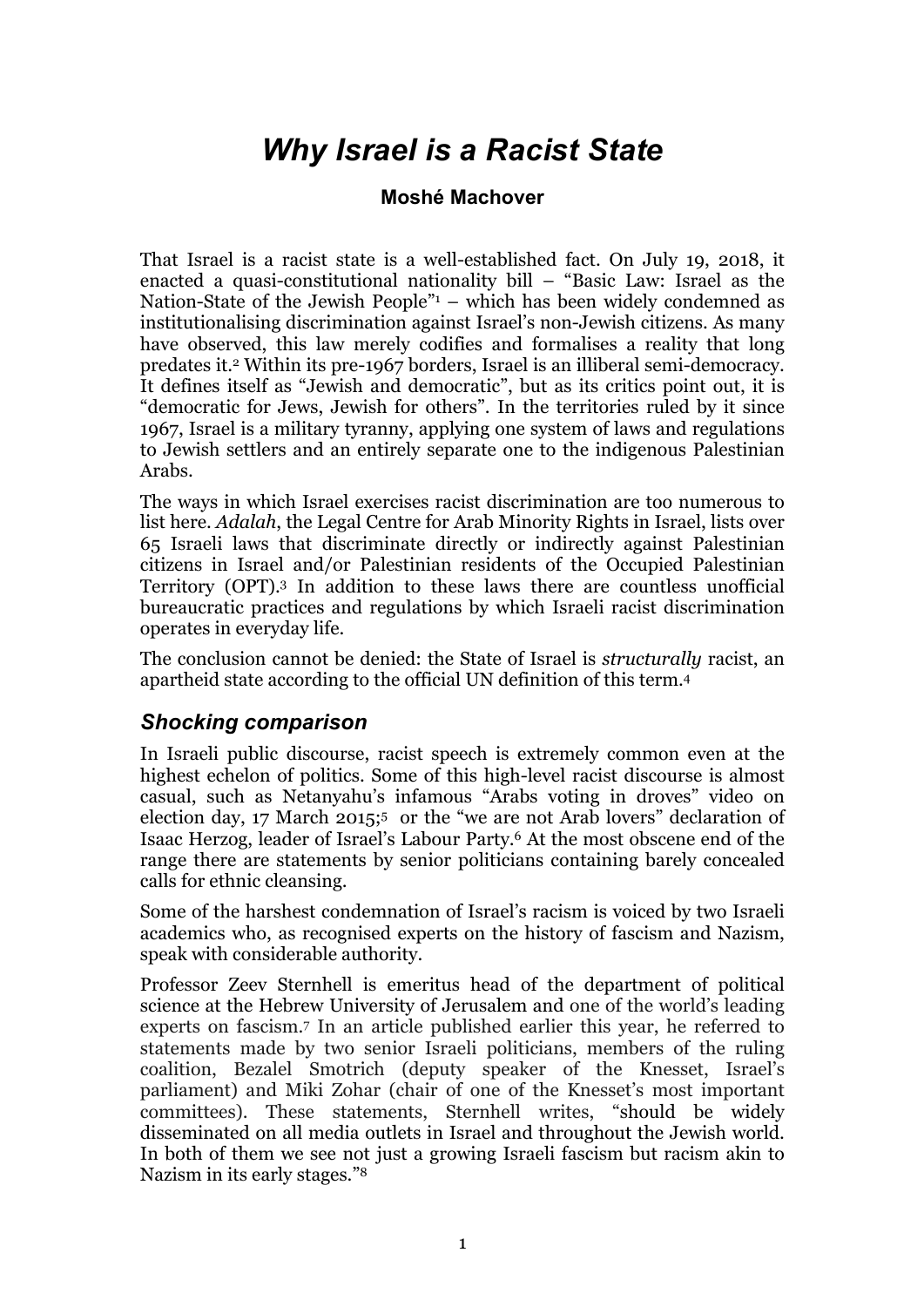This shocking comparison with Nazism is endorsed by Daniel Blatman, professor of history at the Hebrew University of Jerusalem, whose book *The Death Marches: The Final Phase of Nazi Genocide* won him in 2011 the Yad Vashem International Book Prize for Holocaust Research. In an article published last year he commented: "Deputy Speaker Bezalel Smotrich's admiration for the biblical genocidaire Joshua bin Nun leads him to adopt values that resemble those of the German SS."9

Blatman returned to this topic in a more recent article:

Deputy Knesset Speaker MK Bezalel Smotrich … presented his phased plan, according to which the Palestinians in the occupied territories (and possibly Israeli citizens, too) would become, in the best case, subjects without rights with a status that reminds us of German Jews after the passage of the Nuremberg Laws in 1935. To the extent that they do not agree to the plan, they will simply be cleansed from here. If they refuse to leave, they will be uprooted violently, which would lead to genocide.

Another elected official from the ruling coalition, Likud's Miki Zohar, did not hesitate to state that the Arabs have a problem that has no solution – they are not Jews and therefore their fate in this land cannot be the same as that of the Jews. … Prof. Zeev Sternhell wrote in this paper earlier this month that this racism is "akin to Nazism in its early stages." I think it is Nazism in every way and fashion, even if comes from the school of the victims of historical Nazism.

He concludes that "if a racism survey were held in Western countries like the one on anti-Semitism, Israel would be near the top of the list."10

## *Role of racism*

Exposing Israel's racism is all too easy. Mere denunciation, without explanation of its underlying context, may actually be misleading if not counter-productive; it may appear as singling Israel out for some peculiar and exceptional moral defect of its leaders or, worse, of its Jewish majority. In fact, racist structures and attitudes, wherever they occur, are part of the legal and ideological superstructure and cannot properly be understood in isolation from their material base.

In the case of Israel, that material base is the Zionist colonisation of Palestine – a process of which Israel is both product and instrument. That the Zionist project is all about the colonisation of Palestine by Jews is an indisputable fact. It is how political Zionism *described itself* right from the start. Thus, the second Zionist Congress (1898) adopted the following resolution (supplementing the Basel programme adopted at the first Congress a year earlier):

This Congress, in approval of the colonisation already inaugurated in Palestine, and being desirous of fostering further efforts in that direction, hereby declares, that

• For the proper settlement of Palestine, this Congress considers it is necessary to obtain the requisite permission from the Turkish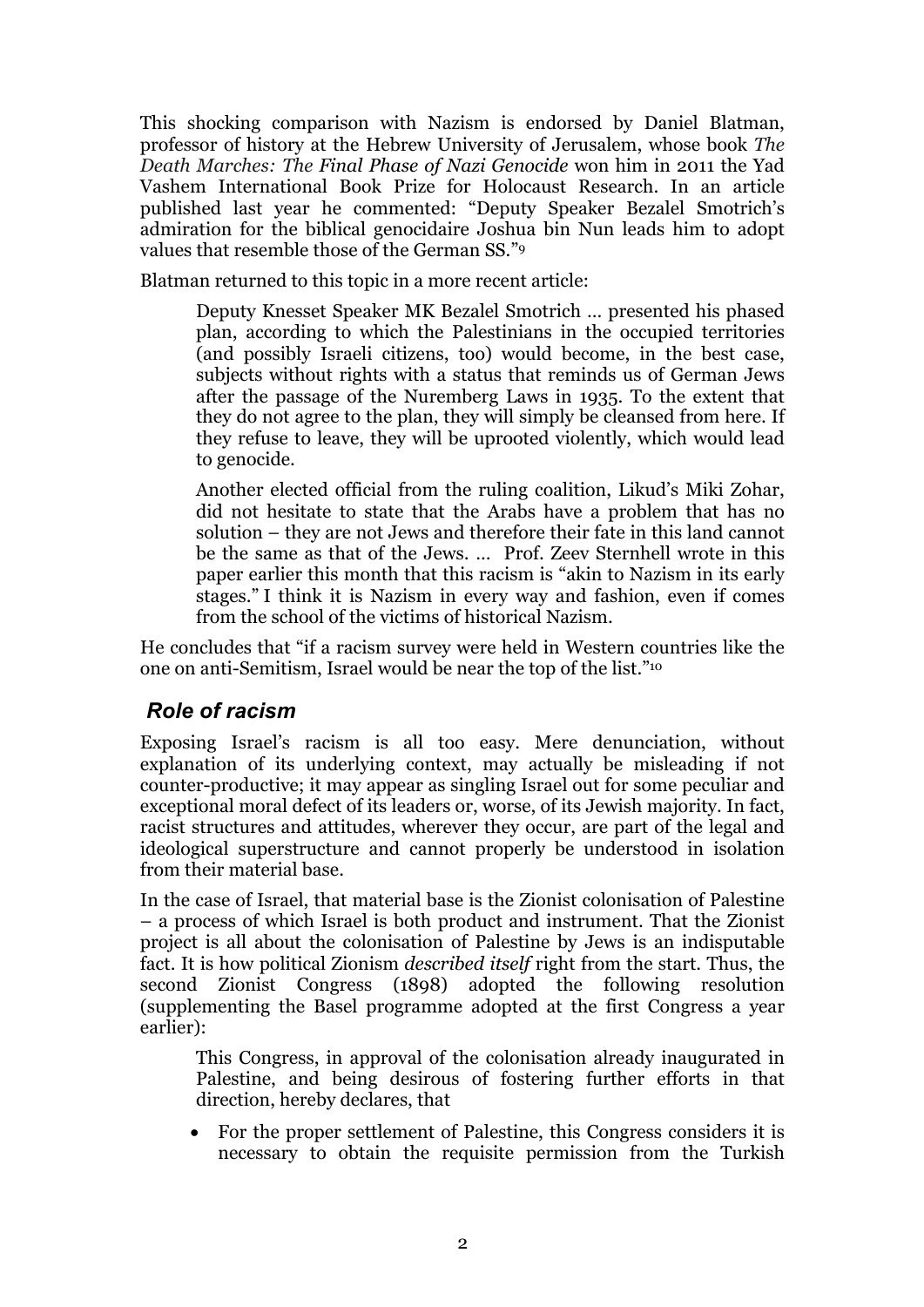government, and to carry out such settlement according to the plan, and under the direction of a committee, selected by this Congress.

• This committee to be appointed to superintend and direct all matters of colonisation; it shall consist of ten members, and have its seat in London. ...<sup>11</sup>

The Congress also resolved to establish a bank to finance the activities of the Zionist movement. The bank was duly incorporated in London in 1899; its name was the Jewish Colonial Trust.12 Well into the 20th century, Zionists continued to describe their project unabashedly, in a perfectly matter-of-fact way, as one of colonisation. Later in that century this usage became a public relations liability, and the term was replaced by various euphemisms. But the *practice* of colonisation of Palestinian land has continued unabated and is going ahead at full steam to this day.

This context makes Israel's racism quite 'natural', in the sense of conforming to a general law. Every colonisation of an already inhabited territory is accompanied by racism. This is the case whether or not the colonisers arrive with *preconceived* racist ideas. Colonisation invariably meets resistance by the indigenous people. This was clearly understood, for example, by Vladimir Jabotinsky (1880–1940), the founder of the Zionist current that has been politically dominant in Israel for the last 41 years. In his seminal article 'The iron wall' (1923) he wrote:

Every native population in the world resists colonists as long as it has the slightest hope of being able to rid itself of the danger of being colonised. That is what the Arabs in Palestine are doing, and what they will persist in doing as long as there remains a solitary spark of hope that they will be able to prevent the transformation of 'Palestine' into the 'Land of Israel'. …

Colonisation can have only one aim, and Palestine Arabs cannot accept this aim. It lies in the very nature of things, and in this particular regard nature cannot be changed. …

Zionist colonisation must either stop, or else proceed regardless of the native population. Which means that it can proceed and develop only under the protection of a power [i.e. Britain – MM] that is independent of the native population – behind an iron wall, which the native population cannot breach.<sup>13</sup>

In their conflict with the 'natives', the settlers tend to develop a racist ideology as self-justification.

We can say more. Racism in general comes in many different variants, and colonisers' racism takes different forms, depending on the type of colonisation. In colonisation based primarily on exploiting the labour power of the indigenous people, the latter are usually depicted by the colonisers as inferior creatures deserving no better fate than working for their conquerors.

But in colonisation based on excluding and displacing the 'natives' rather than incorporating them into the colonial economy as workers, they are usually depicted as dangerous wild and murderous people who ought to be ethnically cleansed. Zionist colonisation belongs to this category. In this respect, it is not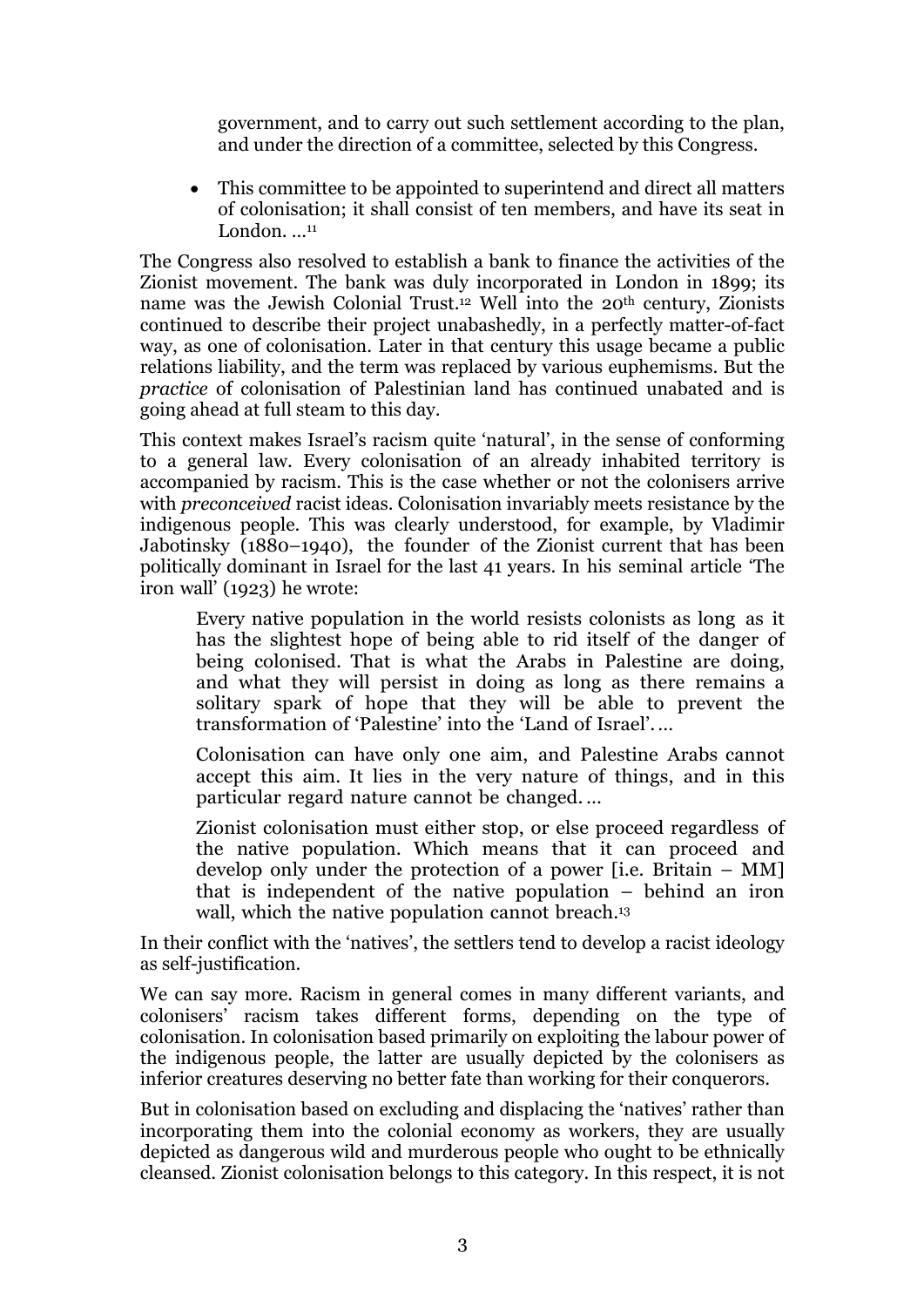unlike the colonisation of what became the United States, except that the Zionist organisation insisted *explicitly and deliberately* on denying employment to non-Jews.14

In the US Declaration of Independence, the freedom-loving Founding Fathers – only some of whom were slave owners – complain that the king of Great Britain "has endeavoured to bring on the inhabitants of our frontiers, the merciless Indian Savages whose known rule of warfare, is an undistinguished destruction of all ages, sexes and conditions."15 In today's terminology they would no doubt be described as 'terrorists'. The Palestinian Arabs are Israel's "merciless Indian Savages".

When viewed against the background of the history of this type of colonisation, Israeli racist ideology and practices are par for the course. The annals of colonisation certainly have grimmer chapters, such as the total extermination of the people of Tasmania, to mention an extreme example. Zionist colonisation is however exceptional in being anachronistic: it continues in the  $21^{st}$  century the kind of thing – settler colonialism – that elsewhere ended in the 19th.

To conclude: apart from its anachronism, there is little that is exceptional about Israel's racism. It is rooted in its nature as a settler state. Uprooting colonialist racism requires a change of regime, decolonisation – which in the case of Israel means de-Zionisation.16

<sup>3</sup> https://www.adalah.org/en/content/view/7771.

-

<sup>4</sup> https://en.wikipedia.org/wiki/Crime\_of\_apartheid.

<sup>5</sup> "The right-wing government is in danger. Arab voters are heading to the polling stations in droves. Left-wing NGOs are bringing them in buses." https://www.theguardian.com/world/2015/mar/17/binyamin-netanyahu-israelarab-election.

<sup>6</sup> 'We are not Arab lovers – Israeli Labor's bankrupt efforts to stave off decline', *Middle East Eye*, 25 April 2016, https://www.middleeasteye.net/columns/whenisraels-main-opposition-party-has-problem-countrys-palestinian-citizens-1878921672.

<sup>7</sup> https://en.wikipedia.org/wiki/Zeev\_Sternhell.

<sup>8</sup> 'In Israel, Growing Fascism and a Racism Akin to Early Nazism', *Ha'aretz* 19 January 2018, https://www.haaretz.com/opinion/.premium-in-israel-growingfascism-and-a-racism-akin-to-early-nazism-1.5746488?=&ts=\_1537002401268.

<sup>9</sup> 'The Israeli Lawmaker Heralding Genocide Against Palestinians', *Ha'aretz* 23 May 2017, https://www.haaretz.com/opinion/.premium-the-israeli-mk-heraldinggenocide-against-palestinians-1.5475561. The biblical reference is to the book of Joshua, which contains a mythical account of the conquest and ethnic cleansing of

<sup>&</sup>lt;sup>1</sup> https://en.wikipedia.org/wiki/Basic\_Law:\_Israel\_as\_the\_Nation-State of the Jewish People.

<sup>2</sup> Thus, for example, Bernie Sanders remarked in passing that "the recent 'nation state law' ... essentially codifies the second-class status of Israel's non-Jewish citizens". ('A new authoritarian axis demands an international progressive front', *Guardian*, 13 September 2018).